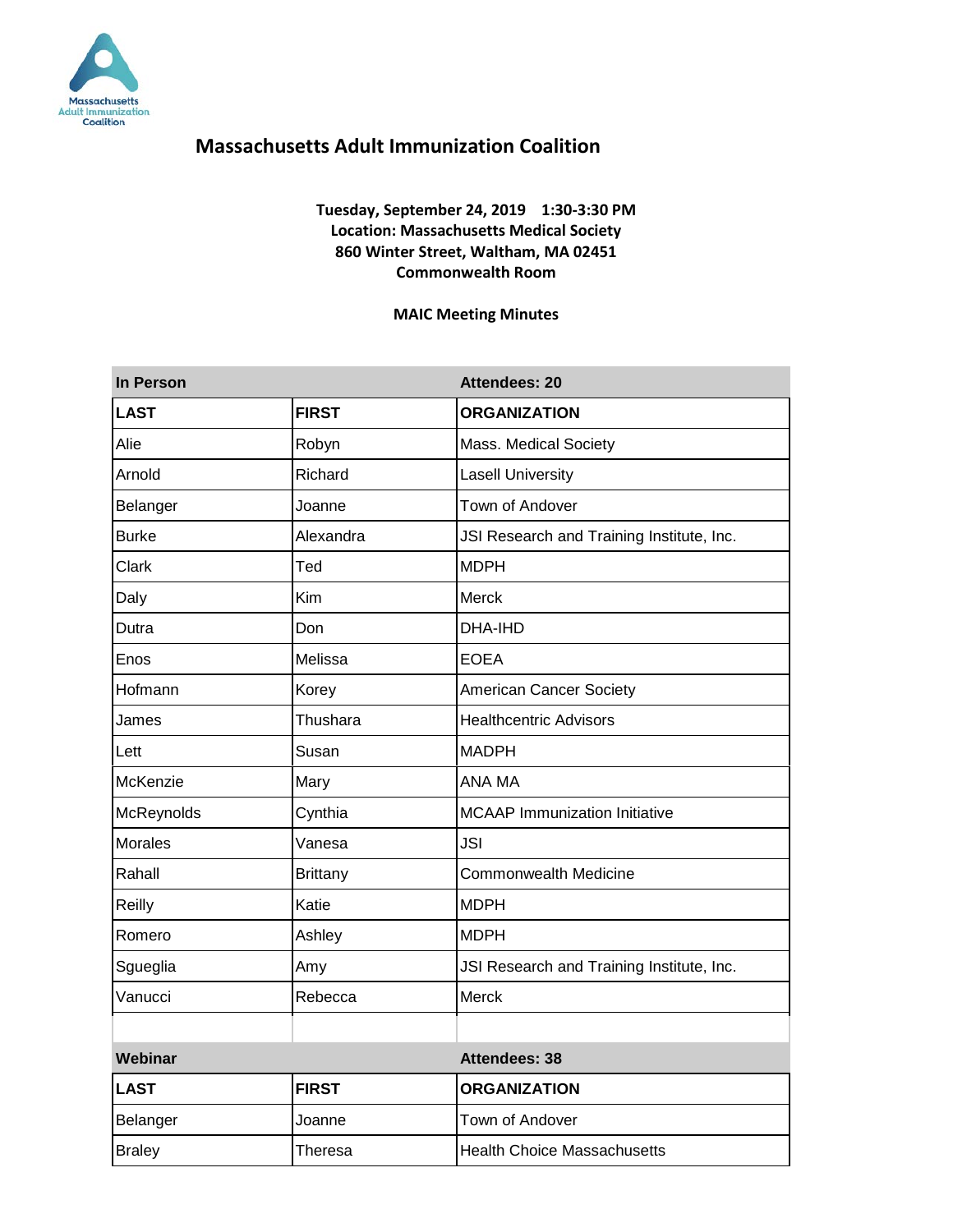

| С                              | J              | <b>EHS</b>                                 |
|--------------------------------|----------------|--------------------------------------------|
| Choi                           | Elisa          | American College of Physicians, MA Chapter |
| Costanza                       | Kim            | <b>Healthcare South</b>                    |
| Courtney                       | Laurie         | <b>MDPH</b>                                |
| Hampton                        | Donna          | University of Massachusetts Dartmouth      |
| James                          | Thushura       | <b>Healthcentric Advisors</b>              |
| Kearney                        | Sharon         | Milford Regional Medical Center            |
| Kramer                         | Angela         | Ludlow Board of Health                     |
| Lebrun                         | Evelyn         | <b>Brockton Board of Health</b>            |
| Marie                          | Nicole         |                                            |
| Martha                         | Ayano          | Brockton Neighborhood Health Center        |
| <b>Milnes</b>                  | Wendy          | <b>Merck</b>                               |
| Moran                          | Michelle       | <b>Commonwealth Medicine</b>               |
| Muir                           | Adam           | <b>MDPH</b>                                |
| Proffitt                       | <b>Barbara</b> | Mass League                                |
| Rimplia                        | Erica          | North Suffolk Mental Health Association    |
| Ryan                           | Holly          | New England Home Health Services           |
| Ryder                          | Laura          | <b>Tufts Health Plan</b>                   |
| Sorrentino                     | Kerry          | <b>Chelmsford Board of Health</b>          |
| Sporer                         | Abigail        | Sequiris                                   |
| Stoddard                       | Patricia       | Bay State Health                           |
| Sullivan                       | Keleigh        | Lowell General Circle Health               |
| Sullivan                       | Marianne       | University of Massachusetts Dartmouth      |
| Sullivan                       | Marilyn        | Hc4a                                       |
| Talebian                       | Pejman         | MDPH - Immunization                        |
| Thoburn                        | Elizabeth      | Pfizer                                     |
| White                          | Lisa           | Franklin Regional Council of Governments   |
| Whittaker                      | Kathy          | Winchester Health Dept                     |
| plus 8 unidentified<br>callers |                |                                            |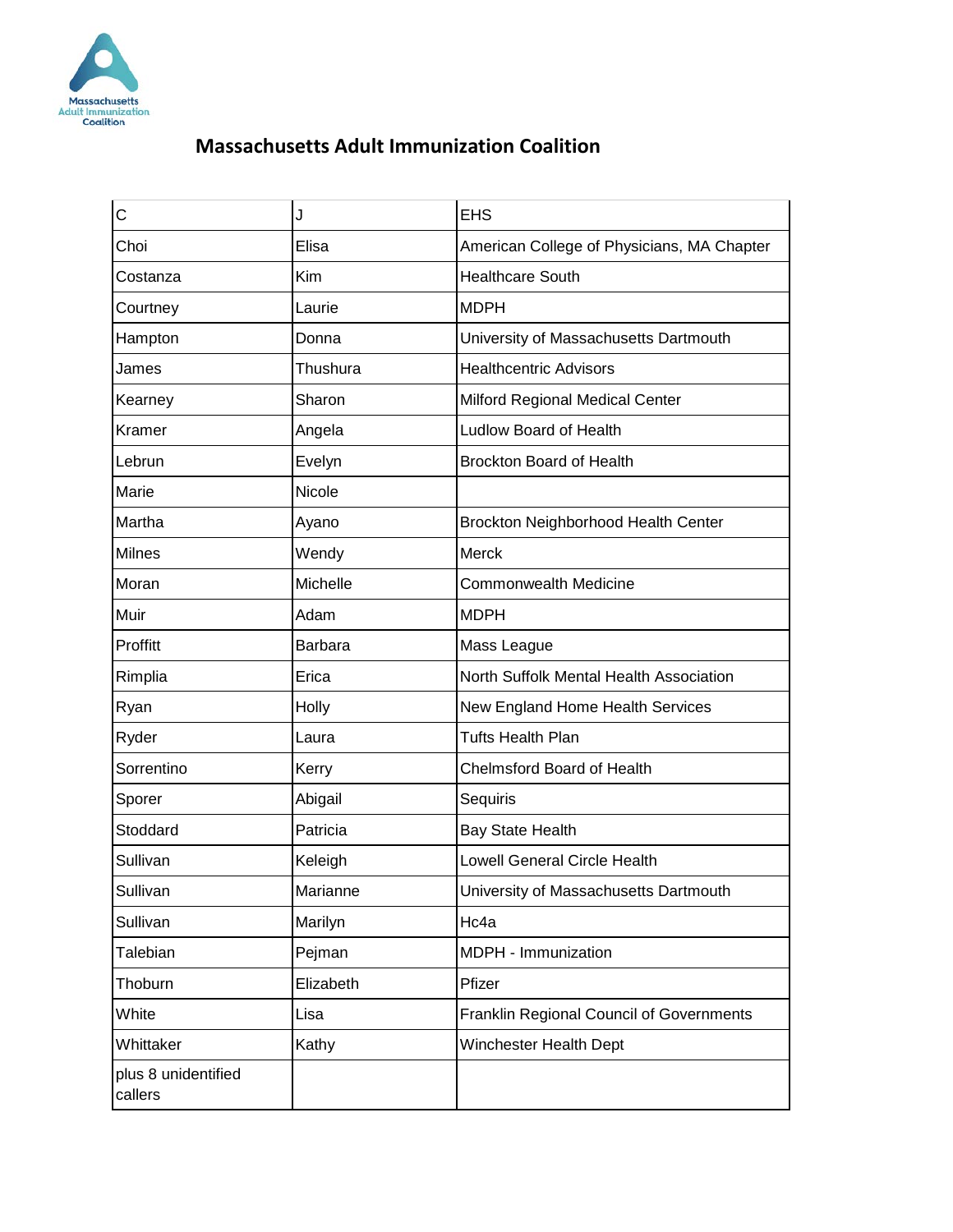

### **Welcome and Introductions - Amy Sgueglia**

#### **2019-2020 Flu Season Updates - Susan Lett, MDPH**

- Summary of slide deck adapted from CDC Prepare your Practice to Fight Flu
	- Techniques to make a strong influenza vaccine recommendation and tips for increasing vaccination rates within your practice.
	- Addressing questions and vaccine refusals, removing common perceived barriers

**\_\_\_\_\_\_\_\_\_\_\_\_\_\_\_\_\_\_\_\_\_\_\_\_\_\_\_\_\_\_\_\_\_\_\_\_\_\_\_\_\_\_\_\_\_\_\_\_\_\_\_\_\_\_\_\_\_\_\_\_\_\_\_\_\_\_\_\_\_\_\_\_\_\_\_\_\_\_\_\_\_\_\_\_\_**

- HCP resources: [CDC Fight Flu Toolkit,](https://www.cdc.gov/flu/professionals/vaccination/prepare-practice-tools.htm) [CDC Maternal Vaccination Toolkit](https://www.cdc.gov/vaccines/pregnancy/hcp-toolkit/index.html)
- Guidance[: 2019-2020 ACIP Flu Recs](https://www.cdc.gov/flu/pdf/professionals/acip/acip-2019-20-summary-of-recommendations.pdf) 4-Page Summary 2019-2020, [ACIP Flu Recs,](https://www.cdc.gov/mmwr/volumes/68/rr/pdfs/rr6803-H.pdf) [Updated ACIP](https://www.cdc.gov/mmwr/volumes/68/wr/pdfs/mm6832a3-H.pdf)  [Recommendations for HPV Vaccination for Adults](https://www.cdc.gov/mmwr/volumes/68/wr/pdfs/mm6832a3-H.pdf)
- Fact Sheets: [Making a Strong Flu Vaccine Recommendation](https://www.cdc.gov/flu/pdf/professionals/vaccination/flu-vaccine-rec_2019.pdf) (MSFVR), [MSFVR Ages 50-64,](https://www.cdc.gov/flu/pdf/professionals/vaccination/flu-vaccine-rec-50-64_2019.pdf) [MSFVR](https://www.cdc.gov/flu/pdf/professionals/vaccination/flu-vaccine-rec-65_2019.pdf)  [Ages 65+,](https://www.cdc.gov/flu/pdf/professionals/vaccination/flu-vaccine-rec-65_2019.pdf) [Flu Vaccine: Get the Facts](https://www.cdc.gov/flu/pdf/professionals/vaccination/get-the-facts.pdf)
- Website reference: [CDC Influenza \(Flu\) page](https://www.cdc.gov/flu/professionals/vaccination/flu-vaccine-recommendation.htm)

## **Brockton Neighborhood Health Center's Response to Hepatitis A Outbreak Among Homeless and those with Substance Use Disorders - Martha Ayano, Brockton Neighborhood Health Center**

**\_\_\_\_\_\_\_\_\_\_\_\_\_\_\_\_\_\_\_\_\_\_\_\_\_\_\_\_\_\_\_\_\_\_\_\_\_\_\_\_\_\_\_\_\_\_\_\_\_\_\_\_\_\_\_\_\_\_\_\_\_\_\_\_\_\_\_\_\_\_\_\_\_\_\_\_\_\_\_\_\_\_\_\_\_**

- $\bullet$  3 main sites, 25<sup>th</sup> anniversary. The smallest one is in a homeless shelter- Mainspring Homeless Shelter (Father Bills) since 1986. It is an emergency shelter open 430p-930a. This location is mainly transient homeless people – difficult to treat, not a lot of faith in established health care system
- Outbreak: Most of the cases (81%) ended in hospitalization. There were 7 deaths, by April 2018. In July 2018 BOH called her to discuss HepA in Brockton. At that point the shelter had no health care services. HepA patients were not from the shelter, population was not sharing where they were staying
- Immunization clinic: Had access to imm records through EMR, confident staff, storage and recs, administration of vacc. Developed standing orders quickly, HepA info available online and easily reproduced (used CDC resources) info sheet and posters. HepA immunizations at shelter during lunch/dinner – when populations were at shelter. For those not at the shelter, many encampments in Brockton, they enlisted help from health workers to go to encampment to provide info and support about HepA. Also at drop-in centers in Brockton for food, videos, community support.
- Martha has been at the Brockton Neighborhood health clinic for 18 yrs, as a shelter clinicit also runs some education programs for the homeless. Since Martha is well known to this group they were able to immunize many in a short period of time (27 people in one day!) which is amazing since many are suspicious of shots in this population. She provided both and immunization space and a place to stay after and rest. As the first HepA vaccine is up to 95% effective, they concentrated on getting at least the first dose, then did future outreach clinics. They provided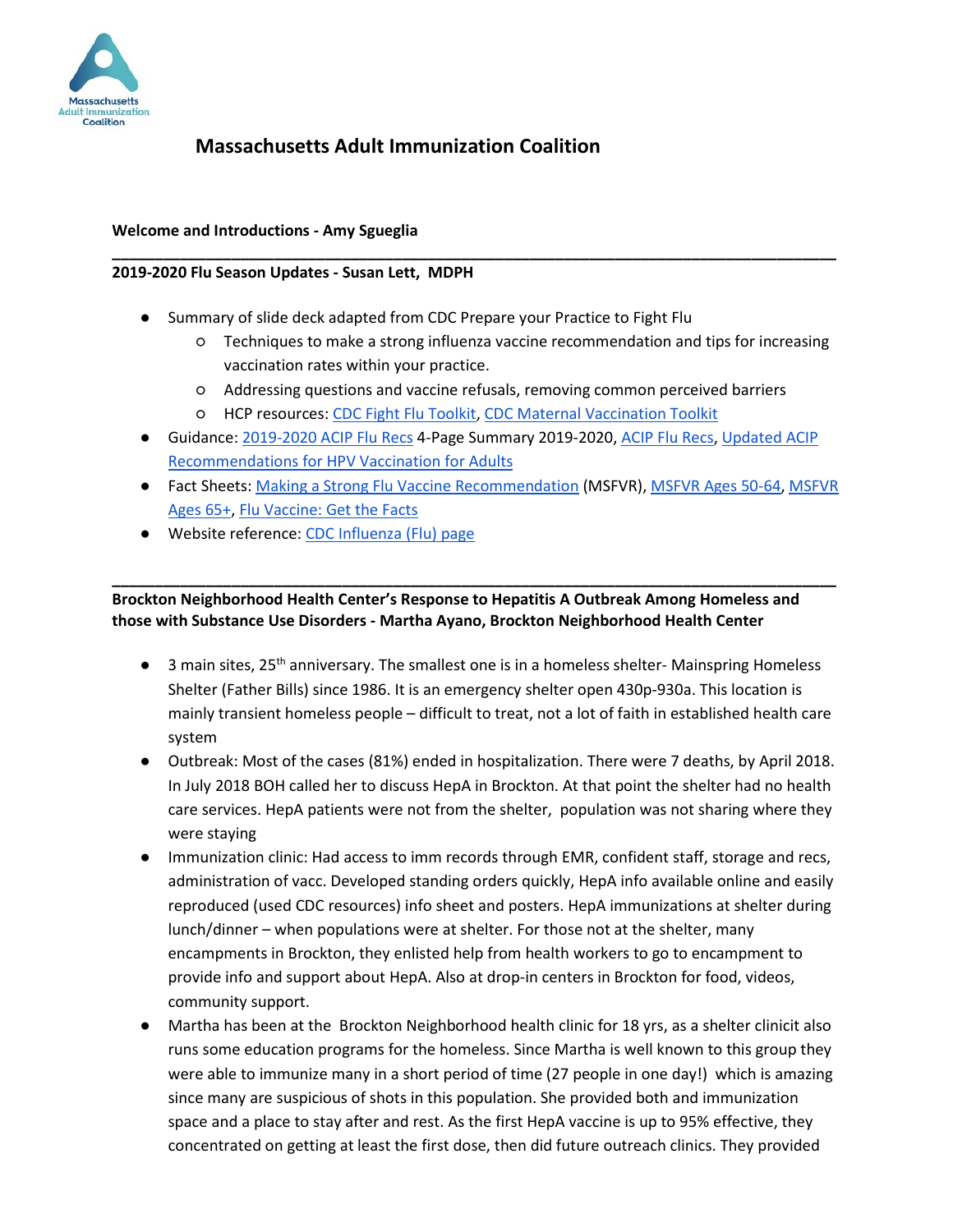

the first dose to 216 people, and 54 second dose. Due to location of clinic (downtown boston and inside homeless shelter) there is a high level of substance use/mental health issues which makes it difficult to get people to come in.

- They also provided these immunizations at: Drop in clinic, Drop in at The Haven, Center that gives out clothing & personal hygiene products (immunizations inside during afternoon meal), Brockton Neighborhood Health Center, STI clinic, HIV clinic, HepC clinic – prev would vaccinate for HepB, but not HepA
- They were most successful at the first church location (Pastor Roberto's church), and at another church (with the Saturday clothes program). They were not as successful at her own clinic. People were more comfortable at these locations, felt less judgement, lack of health insurance, didn't want to go to an established clinic. They don't want to make an apt, or wait in an office, don't have health insurance, feel that they have to dress up to go in to a clinic, or apologize for their appearance. It was not successful to engage in healthcare in their own home/encampments, they were only able to make contact but will not accept services here
- The outbreak seemed to be controlled in Brockton, so there was a lower amount of second doses

Comments:

● Katie Reilly – HepC giving HepB, Will give HepA only to homeless or substance use pop (many are not honest about being homeless)

**\_\_\_\_\_\_\_\_\_\_\_\_\_\_\_\_\_\_\_\_\_\_\_\_\_\_\_\_\_\_\_\_\_\_\_\_\_\_\_\_\_\_\_\_\_\_\_\_\_\_\_\_\_\_\_\_\_\_\_\_\_\_\_\_\_\_\_\_\_\_\_\_\_\_\_\_\_\_\_\_\_\_\_\_\_**

● Susan – Impressive planning to get this up and running

## **Reports from the Field**

● Ted Clark, MDPH: Flu report, first week of September – social media, DOT billboards – 2 designs, mother/child and seniors

Manufacturer updates

- Merck Supply update Rebecca Vanucci, Merck
- Limited flumist supply Katie Reilly

#### **\_\_\_\_\_\_\_\_\_\_\_\_\_\_\_\_\_\_\_\_\_\_\_\_\_\_\_\_\_\_\_\_\_\_\_\_\_\_\_\_\_\_\_\_\_\_\_\_\_\_\_\_\_\_\_\_\_\_\_\_\_\_\_\_\_\_\_\_\_\_\_\_\_\_\_\_\_\_\_\_\_\_\_\_\_ Other News/Future Topics/Next Meeting - Amy Sgueglia, JSI**

- Vaccination against HepA and Mening project JSI Vanessa Morales and Amy Sgueglia
- Information on flu clinics, waiting for ACIP clinic recommendations Katie Reilly
- MIAP conference Oct 17, flyers in the room. Request for promotion through other networks
- HPV Annual summit, Dec 6 at Marlborough, American Cancer Society Korey Hoffman
- **Next MAIC Meeting:** Tuesday, January 28, 2019 @ 6:30 8:30pm
- **SAVE THE DATE! 25th Annual MA Adult Immunization Conference - Tuesday, April 14, 2020**. Sheraton Framingham Hotel & Conference Center
- Next Conference Planning Committee Meeting. 10/22/2019 @ 10:30am (conference call)